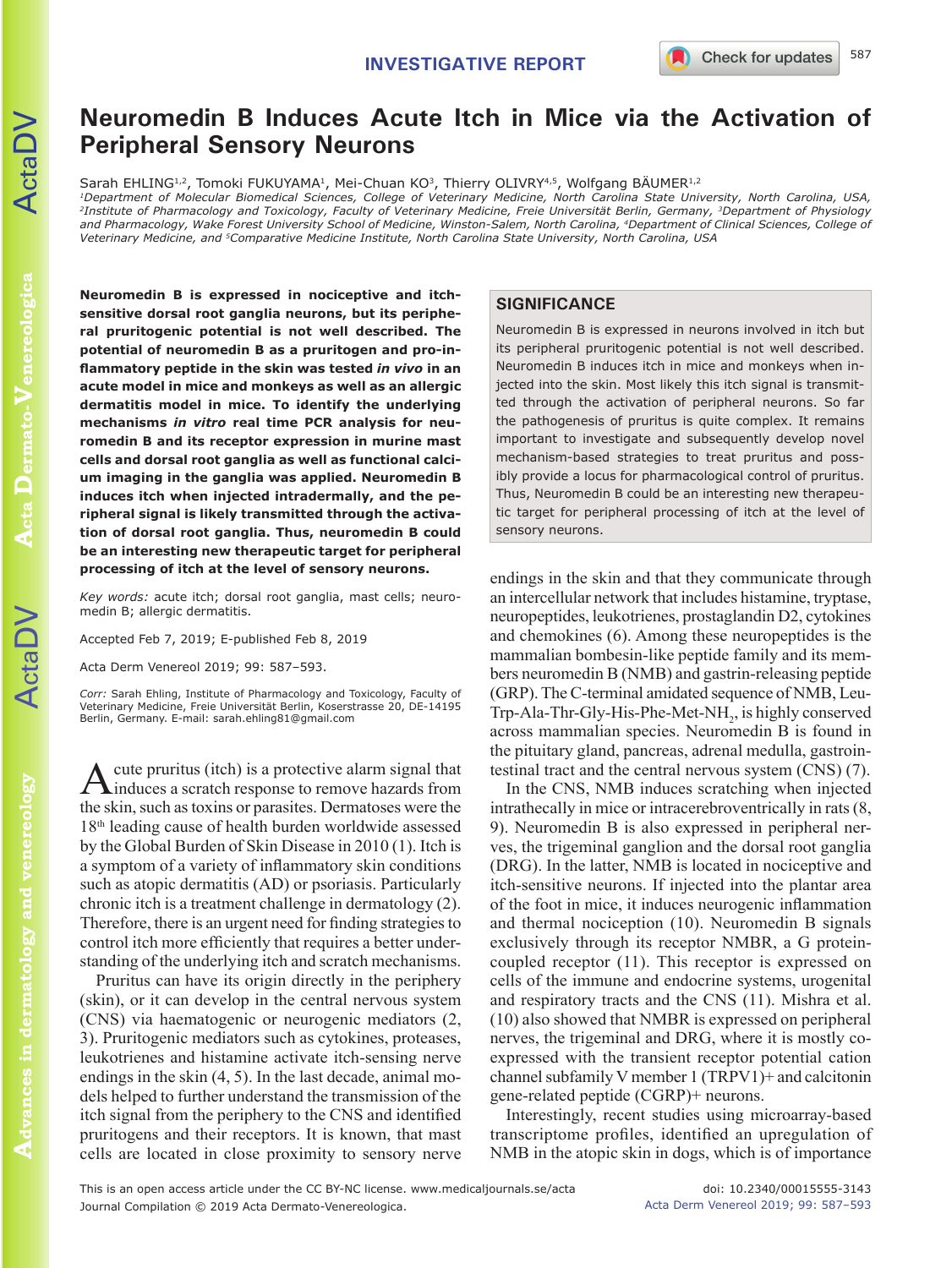as dogs are a translational model for human AD (12). In a canine model for acute AD skin lesions, NMB was upregulated 2–3 fold in acute skin lesions 24 and 48 h after allergen challenge in sensitized dogs (13). Corresponding to this, Plager et al. (14) found that NMB was upregulated 2-fold in acute lesional skin of atopic dogs. To our knowledge, whether or not NMB can induce itch peripherally has not been reported.

The first objective of this study was to determine the potential of NMB as a pruritogen and pro-inflammatory peptide in the skin *in vivo*. The second objective was to identify the possible mechanism of NMB to induce acute itch, which could be either via the direct activation of sensory neurons or indirectly via the degranulation of mast cells *in vitro*.

# **MATERIAL AND METHODS**

#### *Subjects*

*Mice.* BALB/cAnNCrl mice (BALB/c mice; 5–10-week-old, males and females, 25–30 g) were obtained from Charles River Laboratories (Strain Code 028, Raleigh, NC). Mast cell deficient mice (*Kit*W-sh/HNihrJaeBsmJ, stock number 005051, 8-week-old, 2 females, 4 males, 25–30 g) were compared to C57BL/6J mice (stock 000664, The Jackson Laboratory; 11-week-old, 3 females, 4 males, 28–32g). All mice were healthy and housed in groups of 4 or fewer mice per cage in a specific pathogen free environment (sentinel animals, Allentown IVC cages) with bedding (Anderson Bed-o' Cobs 1/4") and nesting material (Ancare Nestlets). Room temperature was kept at  $22 \pm 2$ °C) with a 12-h light/dark cycle and 50% humidity. Water and a standard diet (LabDiet Rodent Diet 5001, Southern Agriculture) were available *ad libitum*. Environmental enrichment was provided in the home cage. *In vivo* studies were performed following the Institutional Animal Care and Use Committee (IACUC) of the North Carolina State University.

*Monkeys*. Five adult male and female rhesus monkeys (*Macaca mulatta*), 10–18 years, 6.5–13.5 kg, were kept at an indoor facility accredited by the AAALAC. Animals were individually housed in species-specific rooms with 21–25°C, 40–60% relative humidity and a 12-h light-dark cycle. Their daily diet consisted of 20–28 biscuits (Purina Monkey Chow; Ralston Purina Co., St. Louis, MO), fresh fruit and water *ad libitum*. Primate treats and cageenrichment devices were supplied. Experiments were approved by the IACUC of Wake Forest University and Wake Forest University School of Medicine. This study is reported in accordance with the ARRIVE guidelines for reporting experiments involving animals (15).

#### *Acute itch and inflammation model in mice*

The rostral back of the mice was clipped (area of  $2 \times 2$  cm) two days before the experiment. The day of the experiment, one or two mice were placed in the experimental home cage. After 30 min habituation time, 50 μl vehicle or NMB were injected intradermally and the mice were video-monitored for one hour. A scratching bout was defined as lifting the hind leg, repeated strokes in the area of injection, and then either placing the paw back on the ground or licking it. For analysis, 10-min intervals were counted as time unit. To determine if NMB could induce acute inflammation, the left pinnae were injected with vehicle (10 μl i.d.) and the right pinnae injected with NMB (10 μg/10 μl). The thickness of the pinnae was determined 1, 3, 6, 9, 24 and 48 h after injection using a springloaded thickness micrometer gauge (Mitutoyo, Kanagawa, Japan).

#### *Allergic dermatitis (TDI-induced) itch and inflammation model in mice*

The sensitization in the toluene-diisocyanate (TDI-) model for allergic contact dermatitis was performed as recently published (16). In short mice get sensitized by 5% TDI (in acetone) applied abdominally on 3 consecutive days. On day 21 the reaction is boosted by 0.5% TDI onto the abdomen and on day 28 0.5% TDI is administered onto the ear pinna (challenge phase). To determine the impact on inflammation during the challenge phase, the left pinnae were injected with vehicle (10 μl i.d.) and the right pinnae with NMB (10  $\mu$ g/10  $\mu$ l i.d.). Both ears were treated with 10  $\mu$ l TDI 0.5% topically. The thickness of the pinnae was determined 7 and 24 h after injection using a spring-loaded thickness micrometer gauge (Mitutoyo, Kanagawa, Japan).

To determine the influence on itch, 50 μl vehicle or NMB (50 μg/50 μl) were injected intradermally into the clipped skin area, 30 μl TDI 0.5% was immediately applied topically and the mice were video-monitored for one hour. Scratching bouts were analyzed as described above.

#### *Acute itch model in monkeys*

Monkeys were seated in primate chairs and both lateral sides of the upper part (i.e., the skin area over the *vastus lateralis* muscle) of both hindlimbs were shaved. Shaving and marking the injection site were always conducted at least one day before the test session. The solution of NMB was prepared on the testing day and cleaned with an alcohol swab. The monkey's hindlimb was held tight by another experimenter before and during the injection. The test agent (vehicle or NMB) in 20 μl solution was slowly injected (50 μl microsyringe, Hamilton Co., Reno, NV) and was watched for wheal to appear. Once the injection was completed, the monkey was immediately returned to his/her home cage and was video-recorded for the scratching activity. Before collecting data, monkeys had been habituated with this injection procedure and the investigator also practiced several times this injection procedure with monkeys beforehand. The injection site was rotated randomly from each site (right vs. left) and each spot (front vs. back) (i.e., RF/RB and LF/LB).

## *Murine dorsal root ganglia cell culture and single cell calcium imaging*

The isolation of the murine DRG neurons from BALB/c mice was performed, as recently published (17). Mice were euthanized with  $CO<sub>2</sub>$  and immediately the DRG ganglia along the spinal cord (cervical to sacral). Changes in intracellular  $Ca^{2+}$  in single cells were measured by digital microscopy connected to equipment for ratiometric recording of single cells, as described previously (17). Ganglia neurons were exposed to NMB (1 mM) or the NMBR antagonist (PD168368 10 µM, 1 min before NMB activation) and the positive control KCL (150 mM) with at least 2 min washing period between stimulations.

#### *Murine bone marrow-derived mast cells and beta-hexosaminidase degranulation assay*

Murine bone marrow cells were harvested from the femur under sterile conditions and  $2.5 \times 10^6$  cells were cultured in 10 ml media (RPMI 1640, FCS 10%, Pen-Strep 1%, 50 µmol/l beta-mercaptoethanol) and 30 ng/ml murine IL-3 in tissue culture dish cell+ (100 mm $\times$ 20 mm, Sarstedt, Nümbrecht). Fifty percent of the media was changed twice per week and cells remained in culture for 6 weeks. Toluidine blue staining was performed to ensure the presence of over 80% of mature mast cells. Mast cell degranulation was determined following a protocol published by Kuehn et al. (18). Murine bone marrow-derived mast cells (BMMC) were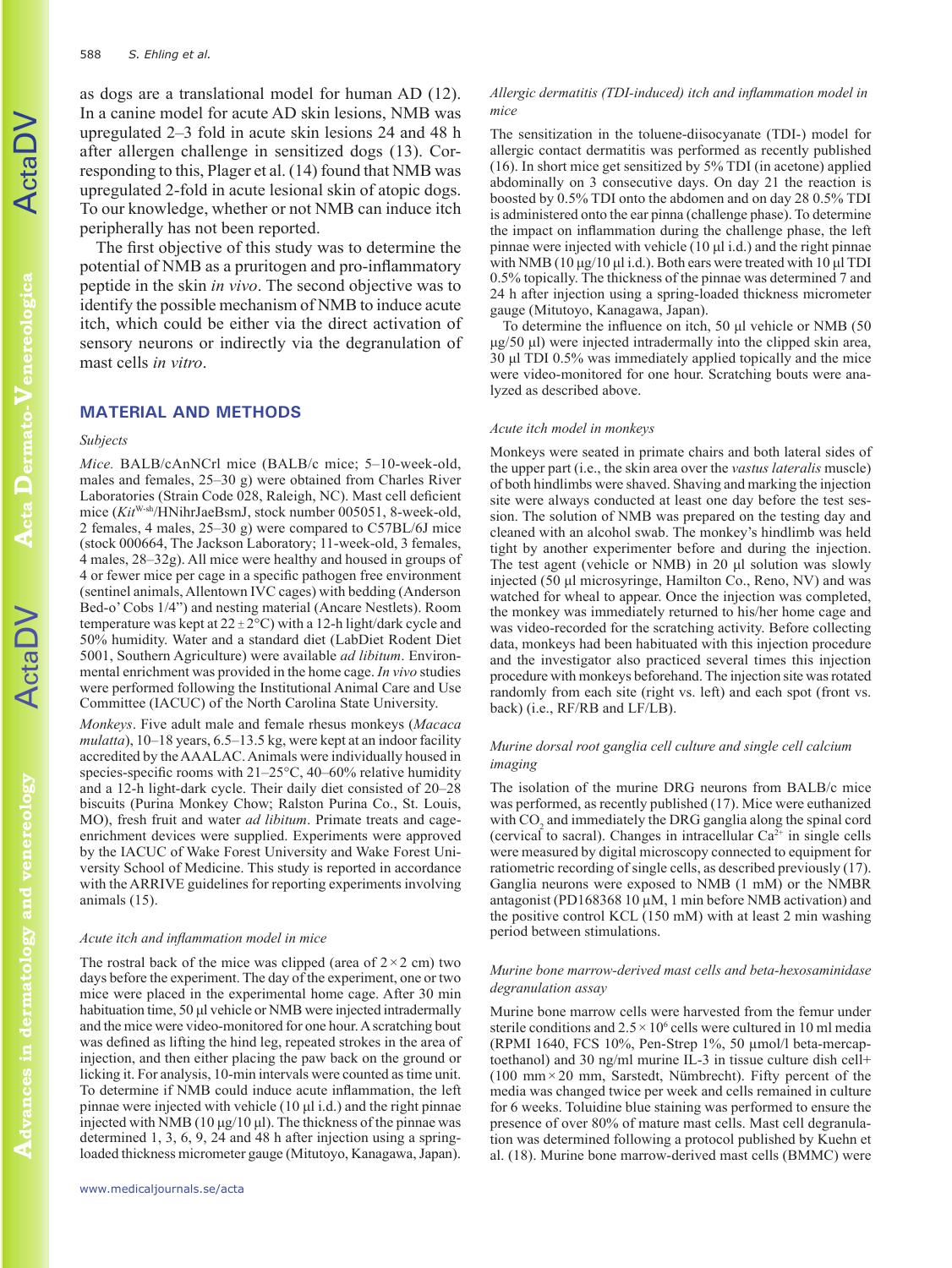cta **Dermato-Venereologica Dermato-Venereologica**

ActaDV

**Advances in dermatology and venereology** Advances in dermatology and venereology stimulated with vehicle, NMB (1  $\mu$ g/ml or 10  $\mu$ g/ml), NMBR antagonist (PD168368 4.88 µg/ml, 30 min before NMB activation) or the MrgprB2 agonist mast cell secretagogue compound 48/80 (100 µg/ml). 100 µl PNAG buffer were mixed with 50 µl sample per 96-well and incubated for 90 min at 37°C. Glycine buffer (50 µl) were added into each well and measured at 405 nm with reference wave length at 620 nm. In pilot experiments we tested different doses of NMB as well as the NMBR antagonist in murine keratinocytes over days. We performed viability assays and observed a loss of viability with higher antagonist concentrations. Therefore, the antagonist was the limiting factor to the NMB dose in mast cells. For the DRG the neurons were only exposed to NMB for a short time and we did not observe a loss of functionality. Therefore, we were able to increase the NMB dose.

## *RNA isolation, complementary DNA transcription and real time RT-PCR*

The expression of the NMBR (NM\_008703.2) was determined using real time PCR. The Qiagen RNeasy Mini-Kit (RNA isolation) and Qiagen QuantiTect Reverse Transcription Kit (cDNA transcription) were used in accordance with the manufacturer's instructions (Qiagen, Germantown, MD). Primer were designed and ordered from Sigma. NMBR forward primer (5'-acctctcctttcccacagagg-3') and NMBR revers primer (5'-atcacacagcggatcaccaa-3') with a product size of 115 bp was designed. As housekeeping gene, glyceraldehyde-3-phosphate dehydrogenase (GAPDH, NM\_008084.3) was chosen (forward primer 5'-cgtcccgtagacaaaatggt-3', revers primer 5'-gaatttgccgtgagtggagt-3', product size 177 bp). The following PCR settings were used. An initial activation step of 10 min at 95°C was followed by 3-step cycling (40 cycles): denaturation for 15 s at 95°C, annealing for 30 s at 60°C, and extension for 30 s at 72°C. Melting curve analysis was performed from 55°C to 95°C. Agarose gel electrophoresis was performed with  $2\%$  agarose in  $1\times$  Tris-Borat-EDTA buffer to visualize the amplification products using the ChemiDoc TM (Bio-Rad, CA).

### *Statistical evaluation*

Results are presented as single values with median or as paired values. Values in the text are given as median and range. Nonparametric analysis was performed for all data sets based on not normal distribution. Statistical tests applied are indicated in the

figure legends. For calcium imaging, comparison of proportions were made using Fisher exact test. GraphPad Prism version 7.0b was used and *p*-values below 5% probability were considered statistically significant.

#### *Reagents*

NMB (Bachem, Bubendorf, Switzerland, H-3280 or from ICN Biomedicals Inc., Aurora, OH; H-Gly-Asn-Leu-Trp-Ala-Thr-Gly-His-Phe-Met-NH2 trifluoroacetate salt, MW 1132.31) was dissolved in sterile phosphate buffered saline (PBS) or saline to the final concentrations as indicated in methods. The NMBR antagonist PD168368 (Santa Cruz Biotechnology, Dallas, TX) was dissolved in DMSO 10 mg/ml and further diluted in vehicle.

## **RESULTS**

## *Neuromedin B induces acute itch in mice and monkeys*

NMB induced itch when injected intradermally in female BALB/c mice. The 44 nmol/50  $\mu$ l (50  $\mu$ g/50  $\mu$ l) dose was based on what had been reported previously (9), and it had been verified beforehand in a vehicle-controlled pilot experiment with 5 females BALB/c mice per group (data not shown). In the crossover experiment, NMB doubled the number of scratching bouts within 30 min from a median of 16 (range 2–23) bouts in the vehicle group to a median of 25 (range 16–52) bouts in the NMB group (**Fig. 1**A). The same increase of acute itch was observed in a one-week crossover study in monkeys. Within 15 min, monkeys scratched about twice as much after NMB injection compared to vehicle injection. All NMB concentrations (1 and 10 and 30 nmol/50 µl) led to a median of 13 (range  $0-45$ ), 11 (range  $5-43$ ), and 7 (range 3–12) scratching bouts, respectively compared to 0 (range 0–10) bouts after vehicle injection (Fig. 1B). In summary, intradermal injections of NMB induce acute itch in two evolutionary-distant species: mice and monkeys.



Fig. 1. Neuromedin B (NMB) induces acute itch in mice and monkeys and is not mediated via mast cells. A. A crossover study with a twoweek washout period showed, that intradermal injection of NMB (44 nmol/50 µl) significantly increased scratching bouts with 25 (16-52) in BALB/c mice compared to vehicle control (phosphate buffered saline (PBS) 50 µl) 16 (2-23) within 30 min. \*p<0.05, Mann-Whitney test, single values, n = 9 females group. B. A crossover study with one-week washout period showed, that intradermal injection of NMB (1, 10 and 30 nmol/50 µl) as well as histamine (100 nmol/50 µl) significantly increased scratching bouts in monkeys with 13 (0-45), 11 (5-43) and 7 (0-12) and 24 (5-38), respectively compared to vehicle control (saline 50 µl) with 0 (0-10) within 15 min. \*p<0.05, paired *t*-test, one-tailed, single values and median, n = 5 per group, 1 male and 4 females. C. A crossover study with a two-week washout period in C57BL/6J mice compared to KitW-sh/HNihrJaeBsmJ mice showed, that NMB (44 nmol/50 µl) induced itch in both strains (41 (23–67) versus 25 (17–29) respectively) compared to the vehicle control (saline 50 µl) (13 (7–26) versus 5 (0–10), respectively). Comparison of the treatment groups revealed, that there is no difference between NMB-induced itch between the strains. \**p*<0.05, Wilcoxon test, (ns) Mann-Whitney test, single values, *n*=6–8 per group, 5 females, 3 males.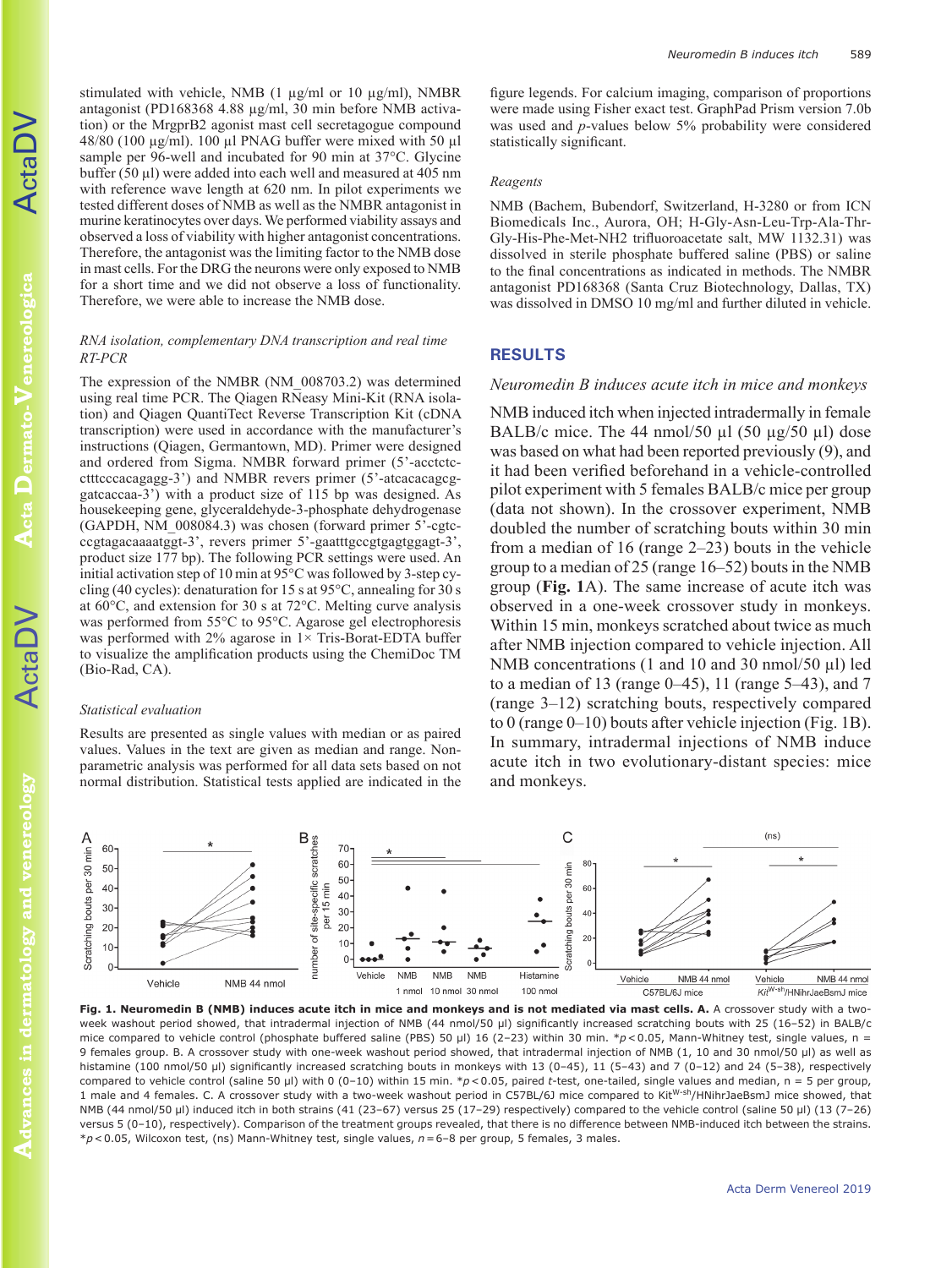590 *S. Ehling et al.*



**Fig. 2. Allergic itch and inflammation in mice is not augmented through neuromedin B (NMB)**. Mice were sensitized with toluene-diisocyanate (TDI) for 21 days and challenged to test enhancement of itch in the neck and inflammation in the ear on day 28. A. In the allergic dermatitis model in male BALB/c mice, intradermal injection of NMB (44 nmol/50 µl) did not enhance scratching bouts (61 (17-79)) compared to vehicle control (phosphate buffered saline (PBS) 50 µl) (50 (24–75) within 30 min. Mann-Whitney test, single values, *n*=4 per group. B/C. To test pro-inflammatory effects of NMB (8.8 nmol/10 µl), it was injected intradermally into the ear skin of female BALB/c mice. There was no difference in ear swelling between the vehicle treated group and the NMB treated group after 7 h (114 µm (51–153) and 76 µm (51–178), respectively) and 24 h after injection (127 µm (51–229) and 102 µm (51–203), respectively). Mann-Whitney test, single values with median, *n*=6–7 per group.

# *Neuromedin B-induced acute itch in mice is not mediated via mast cells*

Intradermal injection of NMB (44 nmol/50 µl) significantly induced itch in both C57BL/6J and mast celldeficient mice Kit<sup>W-sh</sup>/HNihrJaeBsmJ mice (Fig. 1C). In C57BL/6J mice, NMB injection led to a 3 times increase of scratching bouts (23–67) compared to the vehicle (7– 26). In KitW-sh/HNihrJaeBsmJ mice, NMB injection even led to a 6x higher scratching rate (17–49) compared to vehicle (0–10). Comparison of the NMB-treated groups revealed a lack of difference in NMB-induced scratching between wild-type and mast cell deficient mice. These observation suggest that the NMB-induced itch in mice does not involve dermal mast cells.

# *Allergic itch and inflammation in mice is not augmented through neuromedin B*

In the TDI model for allergic itch, the mice did not show an increase in scratching bouts after intradermal NMB injection compared to those of the control group. Both vehicle- and NMB-treated mice (8.8 nmol/10 µl) showed a median number of scratching bouts of 50 (range 24–75) and 60 (range 17–79) in the first 30 min after injection (**Fig. 2**A). Therefore, NMB does not seem to potentiate a classic hapten-induced allergic itch in mice. To test for the pro-inflammatory potential of NMB, we tested it in irritant and allergic settings. In the irritant setting, the intradermal injection of NMB into the ears (8.8 nmol/10 µl) did not induce ear swelling compared to the vehicle-



**Fig. 3. Murine dorsal root ganglia (DRG) express the NMBR and get activated through neuromedin B (NMB).** A) Representative 2% agarose electrophoresis gel showing results from 2 out of 4 female BALB/c mice in technical duplicates. The murine NMBR shows specific bands at 115 bp, murine glyceraldehyde-3-phosphate dehydrogenase (GAPDH) bands at 156 bp. B) A representative single cell calcium imaging experiment shows a neuron, that reacts to NMB (1 mM) with an increase of the ratio (340ex/380ex). After the ratio returned to baseline, the NMBR antagonist PD168368 (10 µM) was applied. About 60 s later, repeated stimulation with NMB (1 mM) did not show an increase in the extinction ratio. At the end of the experiment, KCL (150 mM) was applied as the positive control for viable cells. C) Final single cell calcium imaging analysis revealed, that 7.3% DRG neurons reacted to NMB (1 mM). The reaction to NMB was significantly reduced to 0.8% through pre-incubation with the NMBR antagonist PD168368 (10 µM). \*\*\**p*<0.001, Fisher's exact test, *n*=3 independent experiments from female BALB/c mice.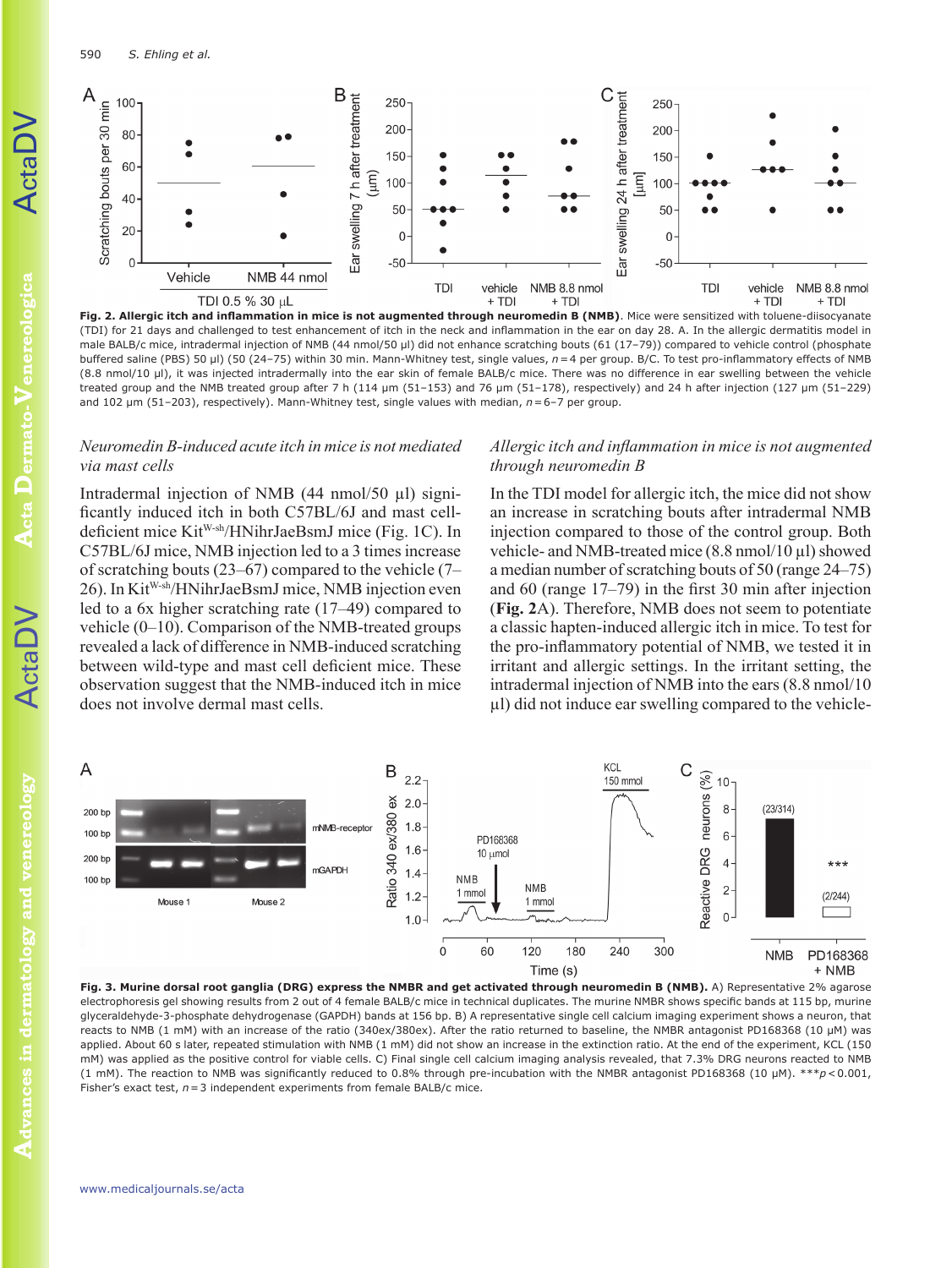ActaDV

**Acta Dermato-Venereologica Dermato-Venereologica**

**ActaDV** 

**Advances in dermatology and venereology** Advances in dermatology and venereology treated animals at various time points over 48 h (data not shown). In the allergic TDI model, ear swelling was determined 7 and 24 h after NMB injection. The NMBinjected ear skin with 76  $\mu$ m (range 51–178) did no show increased ear swelling 7 h after injection compared to the vehicle treated ear skin with  $114 \mu m$  (range  $51-153$ ) (Fig. 2B). After 24 h, ear swelling was about 102 µm (range 51–203) in the NMB group compared to the vehicle group with  $127 \mu m$  (range  $51-229$ ) (Fig. 2C). Altogether, we concluded that NMB did not induce inflammation in our acute inflammation and allergic model; it also did not enhance allergic itch in the latter.

# *Murine dorsal root ganglia express the NMBR and get activated through neuromedin B*

Murine DRG were found to express the NMBR (**Fig. 3**A) and single-cell calcium imaging showed that the neurons reacted to NMB (1 mmol/l) with an influx of intracellular calcium. This quantity was determined as the effective dose in a pilot study (data not shown). When the cells were pre-incubated with the NMBR antagonist PD168368 (10  $\mu$ mol/l) for 60 s, the re-stimulation



**but do not degranulate upon neuromedin B (NMB) stimulation.** A. Representative 2% agarose electrophoresis gel showing results from mast cell cultures from two female BALB/c mice in technical duplicates. The murine NMBR shows specific bands at 115 bp and murine glyceraldehyde-3-phosphate dehydrogenase (GAPDH) bands at 156 bp. B. The betahexosaminidase assay showed, that murine BMMC did not degranulate upon NMB stimulation (\*NMB 0.883 µM (1 µg/ml), \*\*NMB 8.83 µM (10 µg/ml). The NMBR antagonist PD168368 8.83 µM (4.88 µg/ml) and in combination with NMB 8.83 µM (10 µg/ml), also did not induce mast cell granulation compared to the vehicle control. CP48/80 654 µM (100 µg/ ml) served as positive control for degranulation. Single values with mean, n = independent experiments from 3 female BALB/c mice.

with NMB led to a reduced calcium influx (Fig. 3B). Overall, about 7% of DRG neurons (23 activated out of 314 neurons total) reacted to the stimulation with NMB (1 mmol/l); this reaction could be blocked almost completely (2 activated out of 244 neurons total) with the NMBR antagonist (Fig. 3C). These results suggest that NMB directly activates mouse DRG neurons via its specific receptor NMBR.

# *Murine bone marrow-derived mast cells express the NMBR but do not degranulate upon neuromedin B stimulation*

Murine BMMC expressed the NMBR (**Fig. 4**A). The beta-hexosaminidase assay showed that NMB (0.883 µM, 8.83 µM) did not increase mast cell degranulation (25 and 26%, respectively) compared to the vehicle control group (26%). The NMBR antagonist PD168368 (8.83 µM) alone, as well as in combination with NMB (8.83 µM), did not induce mast cell degranulation (24 and 25% respectively) (Fig. 4B). In contrast, our positive control compound 48/80 caused mast cell degranulation above 40% (Fig. 2C). We concluded that NMB does not induce the degranulation of murine BMMCs.

## **DISCUSSION**

In this study, we determined that NMB directly activated murine DRG neurons *in vitro*, and this activation was blocked by a specific NMBR antagonist. *In vivo*, intradermal injections of NMB induced acute itch in mice and monkeys. While it induced itch, it did not potentiate that associated with allergic dermatitis in a hapten-induced Th2-dominant allergic model (16, 19). Finally, we found that NMB did not induce or potentiate dermal inflammation in the acute irritant and allergy model.

NMB is a highly conserved neuromediator among species (7). Herein, we showed that intradermal injections of NMB did not only induce itch in various mouse strains and monkeys, but also in both sexes. It is known, that there are sex differences for itch and pain reception (20). Therefore, we used both male and female mice and NMB induced itch in both sexes. These consistent results emphasize a potentially important evolutionary-conserved role for NMB in acute itch across species.

Both NMB and GRP activate structurally similar but pharmacologically distinct receptors: the NMBR and the GRPR (21, 22). Recently Wan et al. (23) tested the pruritogenic potential of NMB and GRP in the CNS after intrathecal injection. They showed that the itch transmission via their receptors is largely non-overlapping and that they do not compensate for each other in the processing of nociception (23). These investigators used knockout mice with ablation of NMBR neurons using diphtheria toxin cassettes. Knockout models are valuable tools in research and testing NMB as dermal pruritogen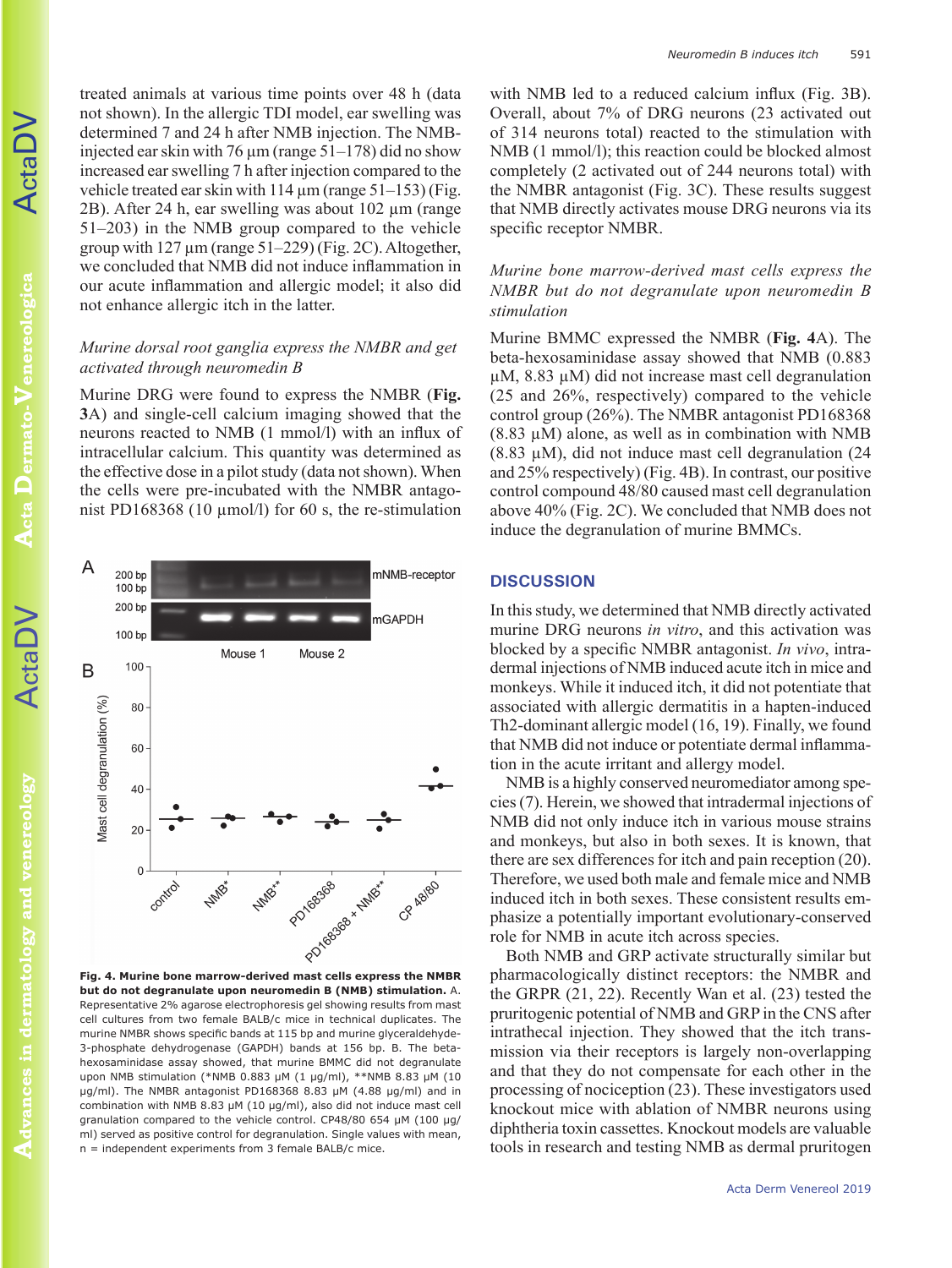For *in vitro* experiments, we used PD168368 as a specific antagonist. The selectivity for PD168368 against the NMBR is described to be 30- to 60-fold compared to the GRPR (human/rat) (24). This was supported by Su & Ko (9), who characterized PD168368 as a specific and potent NMBR antagonist, with no action on the GRPR. We have been hesitant to test PD168368 also *in vivo*, as the data for systemic in vivo use are very scarce (25). Nevertheless, for future studies, we wish to test different NMBR antagonists *in vivo* to inhibit itch pharmacologically.

Our study confirmed the findings by Mishra et al. (10) that murine DRG express a functional NMBR. We could also show that the NMBR antagonist PD168368 almost completely blocks the NMB-induced neuronal activation, thereby indicating the presence of a specific NMBR-mediated signaling. For future studies, it would be interesting to characterize these NMB-responding neurons further, and to determine their reaction towards histamine or chloroquine as well as their expression of CGRP or TRPV1 (10).

In a next step we wanted to elucidate possible involvement of mast cells in NMB action. The bombesin GRP has been shown to induce itch through mast cell degranulation (26). However, our results show that this is unlikely to be the case for NMB. We established herein that murine BMMC express the NMBR, but its function is likely not to induce mast cell degranulation. As the NMBR is present on mast cells, studies will need to address possible function of NMBR on these cells. Corroborating the lack of mast cell degranulation, we found that mast cell deficient mice scratched as much as wild type mice after NMB injection, which is different from what is seen with GRP (26). The different effect of GRP and NMB on mast cell degranulation is a noteworthy yet perplexing observation, suggesting that these two bombesins have distinct roles not only in the transmission of itch in the CNS (23) but our study also indicates different roles in the peripheral signaling cascade.

In the first part of the study, we tested the potential of NMB to induce acute itch. In the second part, we showed that it did not have a potentiating effect on itch and inflammation in an allergic dermatitis model. A possible explanation could be that the levels of NMB in the skin of patients with allergic-inflammatory pruritus are already high and the receptor is already activated. This would be in line with our findings of a 2–3 fold increase of NMB mRNA expression in acute AD lesions that follow an epicutaneous allergen challenge in sensitized dogs (13). Because we did not see an increase in itch in the TDI model, we did not look for increased NMB levels in skin lesions. Nevertheless, future studies should characterize

the role of NMB in chronic allergic skin lesions. To assess the potential of NMB to induce local inflammation, we used an irritative as well as an allergic dermatitis model. NMB did not induce inflammation in either setting. This is in contrast to the results from Mishra et al. in 2012 (10), in which intraplantar injections of NMB resulted in neurogenic inflammation. The applied volume and NMB concentration were the same in both studies. A possible explanation for the different outcome could be the site of application (ear vs paw) and the route of administration (intradermal vs. intraplantar). Andoh et al. (26) could trigger itch when GRP was injected intradermally and they related this to the degranulation of mast cells. To our knowledge, our study is the first to test NMB as a potential dermal pruritogen.

There are some limitations of the study. First, we were only testing for itch induction and the rostral back model is a well-established model for testing this sensation. The cheek model is a valuable tool to distinguish between itch and pain. As shown by Akiyama et al. in 2010 (27) the amount of hind-limb scratching is similar between the rostral back and cheek models in mice and rats. We also did not see any pain-related behavior when NMB was injected intradermally in monkeys. Future studies should also determine any dose dependency existing in each mouse strain and sex. To confirm our observations, NMBR and GRPR-knockout mice would be a valuable tool to distinguish between NMB and GRP-induced itch. With the identification of NMB as yet another dermal pruritogen, our study contributes an additional piece of the itch pathogenesis puzzle. We hypothesize that such itch induction is due to the NMB directly binding to the NMBR on sensory neurons. The bombesin NMB may be an additional target to investigate for the development of novel mechanism-based strategies to treat itch.

In comparison to acute itch, stimulus-specific patterns of activation are changed in diseases where chronic itch is involved. But to understand these changes during chronic itch, more studies are necessary. This study provides a first attempt to characterize the pruritogenic potential of NMB in the skin. With the background known so far the pathogenesis of pruritus is quite complex. It remains important to investigate and subsequently develop novel mechanism-based strategies to treat pruritus and possibly provide a locus for pharmacological control of pruritus.

# **ACKNOWLEDGEMENTS**

We greatly acknowledge the help of Dr. Huiping Ding for her data analysis.

This work was self-funded. Part of the primate work was supported by NIAMS, AR059193. We acknowledge support by the German Research Foundation and the Open Access Publication Fund of the Freie Universität Berlin.

*The authors have no conflict of interest to declare.*